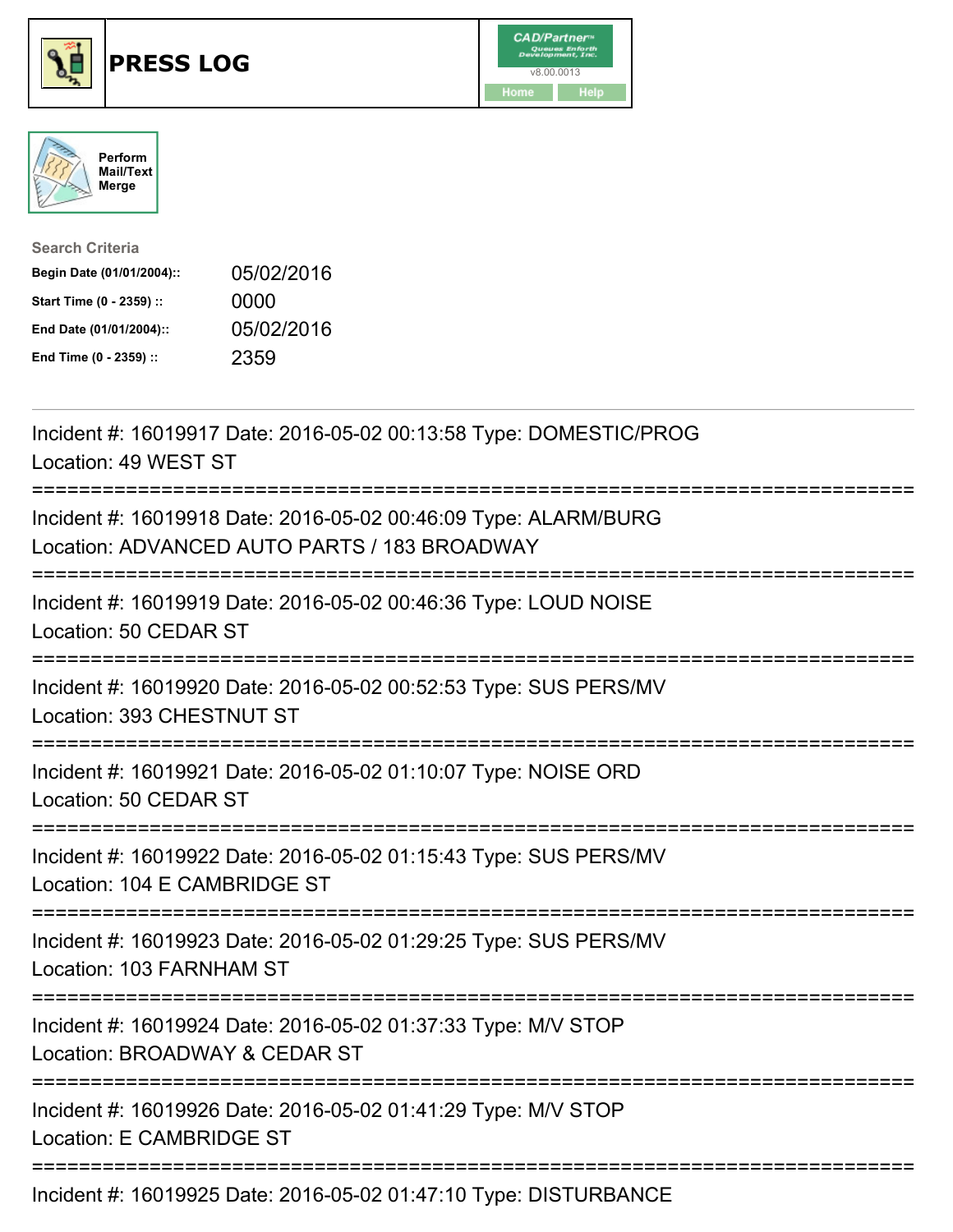| Location: DENNYS / 160 WINTHROP AV                                                                         |
|------------------------------------------------------------------------------------------------------------|
| Incident #: 16019927 Date: 2016-05-02 02:01:25 Type: M/V STOP<br>Location: 160 WINTHROP AV                 |
| Incident #: 16019928 Date: 2016-05-02 02:03:26 Type: NOISE ORD<br>Location: 19 WILLOW ST                   |
| Incident #: 16019929 Date: 2016-05-02 02:15:18 Type: BUILDING CHK<br>Location: ESSEX MARKET / 175 ESSEX ST |
| Incident #: 16019930 Date: 2016-05-02 02:19:29 Type: BUILDING CHK<br>Location: 233 WINTHROP AV             |
| Incident #: 16019931 Date: 2016-05-02 02:21:13 Type: BUILDING CHK<br>Location: 205 BROADWAY                |
| Incident #: 16019932 Date: 2016-05-02 02:24:04 Type: BUILDING CHK<br>Location: 350 WINTHROP AV             |
| Incident #: 16019933 Date: 2016-05-02 02:47:48 Type: M/V STOP<br>Location: BROADWAY & TREMONT ST           |
| Incident #: 16019934 Date: 2016-05-02 02:49:40 Type: CK WELL BEING<br>Location: 245 BROADWAY               |
| Incident #: 16019935 Date: 2016-05-02 02:56:11 Type: 911 HANG UP<br>Location: 105 SUMMER ST                |
| Incident #: 16019936 Date: 2016-05-02 03:12:24 Type: BUILDING CHK<br>Location: CVS PHARMACY / 266 BROADWAY |
| Incident #: 16019937 Date: 2016-05-02 03:23:26 Type: M/V STOP<br>Location: CVS PHARMACY / 266 BROADWAY     |
| Incident #: 16019938 Date: 2016-05-02 03:24:37 Type: BUILDING CHK<br>Location: 290 MERRIMACK               |
| Incident #: 16019939 Date: 2016-05-02 03:39:58 Type: ALARM/BURG<br>Location: STAR WIRELESS / 95 JACKSON ST |
| Incident #: 16019940 Date: 2016-05-02 04:03:02 Type: M/V STOP                                              |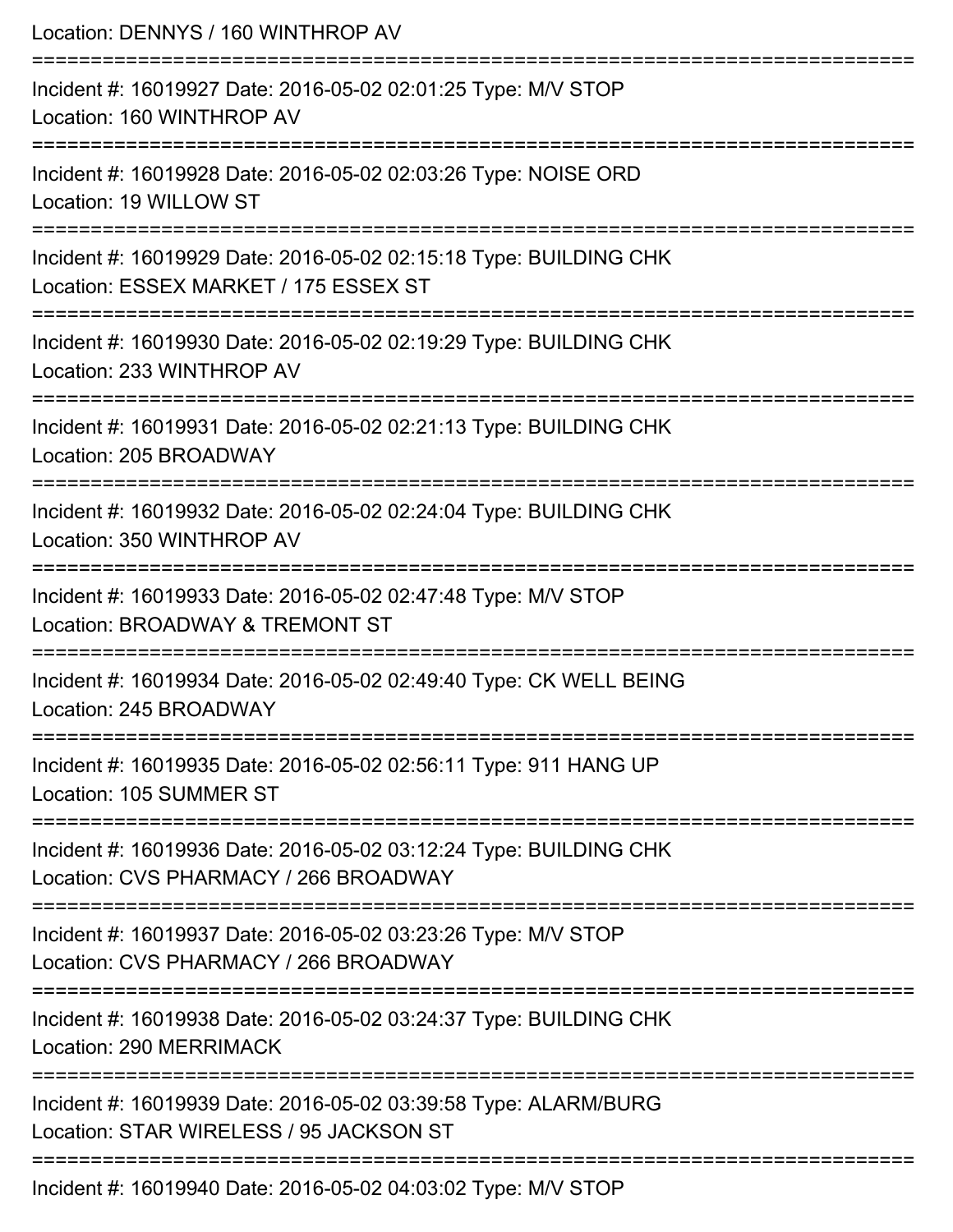| Incident #: 16019941 Date: 2016-05-02 04:04:21 Type: BUILDING CHK<br>Location: 205 BROADWAY            |
|--------------------------------------------------------------------------------------------------------|
| Incident #: 16019942 Date: 2016-05-02 04:40:45 Type: MEDIC SUPPORT<br>Location: 118 BUNKERHILL ST FL 1 |
| Incident #: 16019943 Date: 2016-05-02 04:57:41 Type: GENERAL SERV<br>Location: 15 UNION ST             |
| Incident #: 16019944 Date: 2016-05-02 05:52:11 Type: GENERAL SERV<br>Location: 5 GLENWOOD DR           |
| Incident #: 16019945 Date: 2016-05-02 06:15:44 Type: M/V STOP<br>Location: S BROADWAY & SHATTUCK ST    |
| Incident #: 16019946 Date: 2016-05-02 06:26:05 Type: M/V STOP<br>Location: COMMON ST & LAWRENCE ST     |
| Incident #: 16019947 Date: 2016-05-02 06:33:55 Type: SUS PERS/MV<br>Location: BOWDOIN ST & S BROADWAY  |
| Incident #: 16019948 Date: 2016-05-02 06:41:34 Type: LOUD NOISE<br>Location: 108 HAVERHILL ST          |
| Incident #: 16019949 Date: 2016-05-02 06:57:52 Type: PARK & WALK<br>Location: 0 BROADWAY               |
| Incident #: 16019950 Date: 2016-05-02 07:01:36 Type: M/V STOP<br>Location: FALLS BRIDGE / null         |
| Incident #: 16019951 Date: 2016-05-02 07:04:15 Type: ALARMS<br>Location: 183 BROADWAY                  |
| Incident #: 16019952 Date: 2016-05-02 07:07:39 Type: MAL DAMAGE<br>Location: 43 GARFIELD ST            |
| Incident #: 16019953 Date: 2016-05-02 07:11:25 Type: SHOPLIFTING<br>Location: 700 ESSEX ST             |
| Incident #: 16019954 Date: 2016-05-02 07:14:19 Type: PRISONER CHK                                      |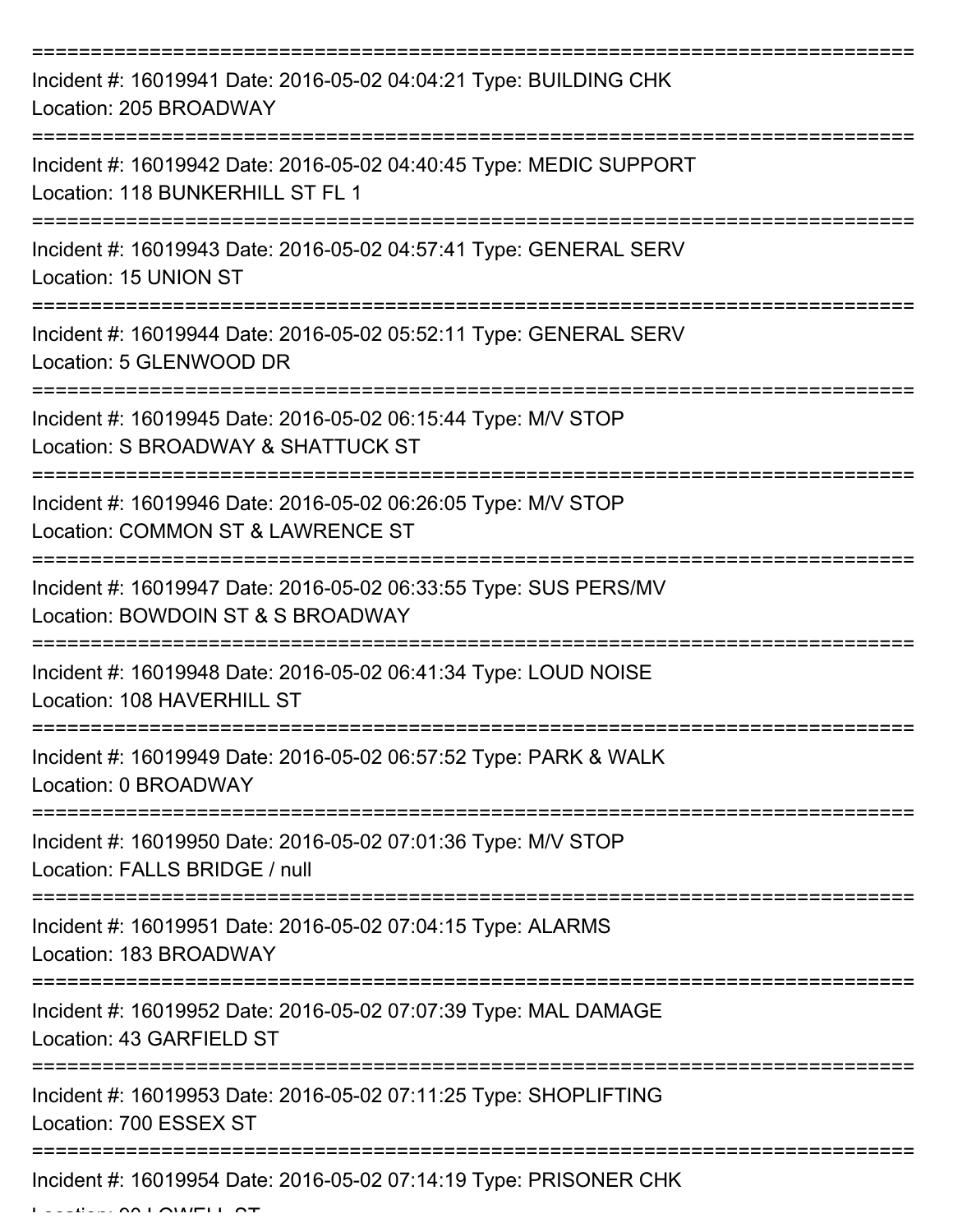| Incident #: 16019955 Date: 2016-05-02 07:22:47 Type: CLOSE STREET<br>Location: KENT ST & S UNION ST            |
|----------------------------------------------------------------------------------------------------------------|
| Incident #: 16019956 Date: 2016-05-02 07:26:14 Type: CLOSE STREET<br>Location: PARKER ST & SPRINGFIELD ST      |
| Incident #: 16019957 Date: 2016-05-02 07:26:52 Type: MV/BLOCKING<br>Location: 2 MILL ST                        |
| Incident #: 16019958 Date: 2016-05-02 07:37:02 Type: SUS PERS/MV<br>Location: 455 BROADWAY                     |
| Incident #: 16019959 Date: 2016-05-02 07:41:08 Type: AUTO ACC/PI<br>Location: BREEN SCHOOL / 114 OSGOOD ST     |
| Incident #: 16019960 Date: 2016-05-02 07:42:29 Type: ASSSIT AMBULANC<br>Location: BREEN SCHOOL / 114 OSGOOD ST |
| Incident #: 16019961 Date: 2016-05-02 07:45:40 Type: CLOSE STREET<br>Location: CONDUIT ST & KNOX ST            |
| Incident #: 16019963 Date: 2016-05-02 07:56:31 Type: CLOSE STREET<br>Location: FULTON ST & HAVERHILL ST        |
| Incident #: 16019962 Date: 2016-05-02 07:57:11 Type: CLOSE STREET<br>Location: HAVERHILL ST & UNION ST         |
| Incident #: 16019964 Date: 2016-05-02 08:06:05 Type: B&E/MV/PAST<br>Location: 38 COOLIDGE ST                   |
| Incident #: 16019965 Date: 2016-05-02 08:33:03 Type: 209A/SERVE<br>Location: 14 EXETER ST                      |
| Incident #: 16019966 Date: 2016-05-02 08:34:27 Type: M/V STOP<br>Location: LAWRENCE ST & METHUEN ST            |
| Incident #: 16019967 Date: 2016-05-02 08:37:28 Type: MEDIC SUPPORT<br>Location: 178 BERKELEY ST                |
| Incident #: 16019968 Date: 2016-05-02 08:43:16 Type: COURT DOC SERVE                                           |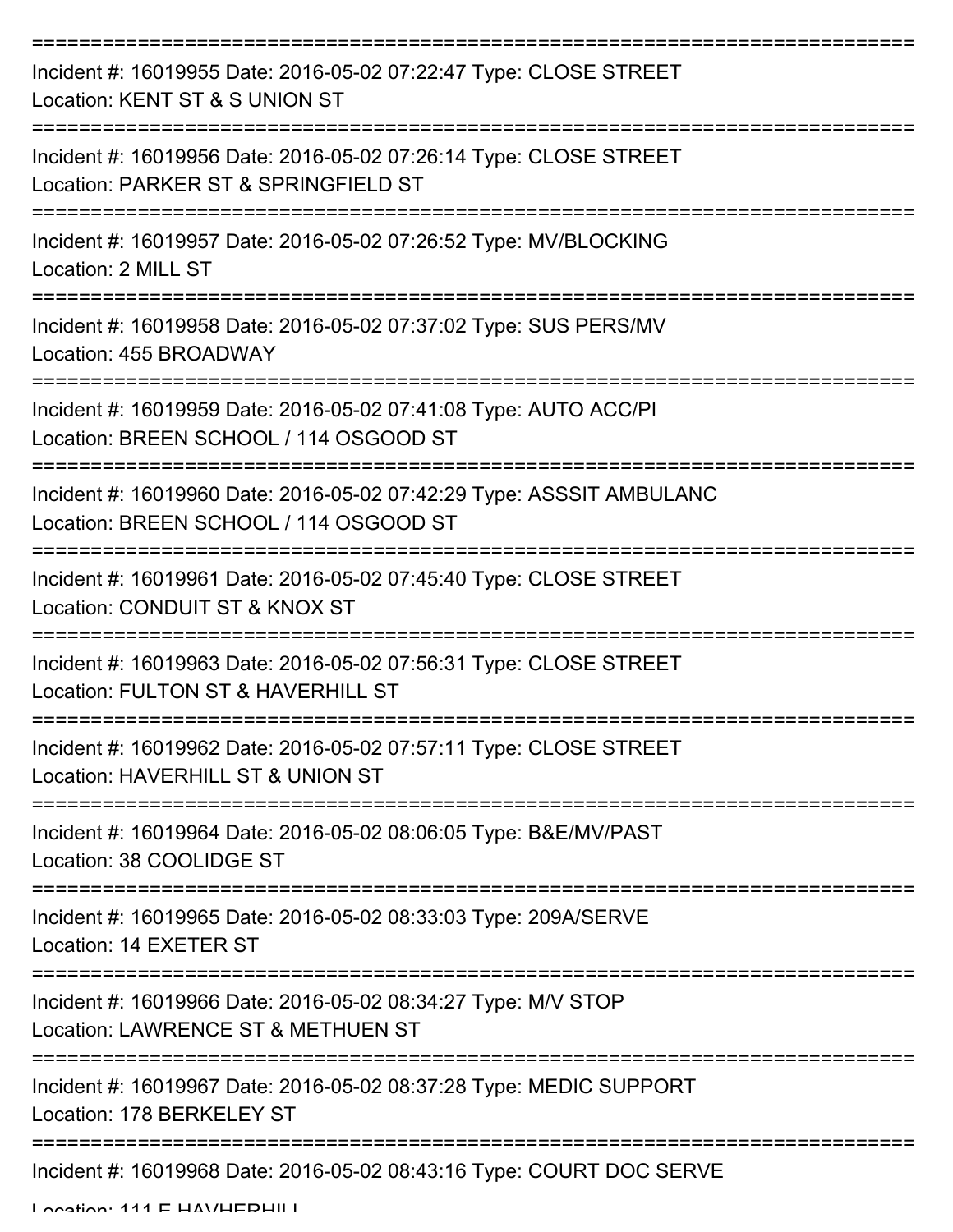| Incident #: 16019969 Date: 2016-05-02 08:50:28 Type: COURT DOC SERVE<br>Location: 22 CONDUIT ST                       |
|-----------------------------------------------------------------------------------------------------------------------|
| Incident #: 16019970 Date: 2016-05-02 08:56:56 Type: MV/BLOCKING<br>Location: METHUEN ST & MILL ST                    |
| Incident #: 16019971 Date: 2016-05-02 08:59:47 Type: COURT DOC SERVE<br><b>Location: 25 BENNINGTON ST</b>             |
| Incident #: 16019972 Date: 2016-05-02 09:01:22 Type: INVESTIGATION<br>Location: 155 FRANKLIN ST                       |
| Incident #: 16019973 Date: 2016-05-02 09:03:07 Type: COURT DOC SERVE<br><b>Location: 47 TREMONT ST</b>                |
| Incident #: 16019974 Date: 2016-05-02 09:09:07 Type: 209A/SERVE<br>Location: 18 FRANKLIN ST<br>------------------     |
| Incident #: 16019975 Date: 2016-05-02 09:16:39 Type: COURT DOC SERVE<br>Location: 555 HAVERHILL ST                    |
| Incident #: 16019976 Date: 2016-05-02 09:20:14 Type: ALARM/BURG<br>Location: EYE & EAR CARE / 25 MARSTON ST #SUITE303 |
| Incident #: 16019977 Date: 2016-05-02 09:21:29 Type: COURT DOC SERVE<br>Location: 14 CYPRESS AV                       |
| Incident #: 16019978 Date: 2016-05-02 09:24:50 Type: 209A/SERVE<br>Location: 400 LOWELL ST                            |
| Incident #: 16019979 Date: 2016-05-02 09:26:31 Type: AUTO ACC/NO PI<br>Location: FOSTER ST & SPRINGFIELD ST           |
| Incident #: 16019980 Date: 2016-05-02 09:28:32 Type: TOW OF M/V<br>Location: 243 S BROADWAY                           |
| Incident #: 16019981 Date: 2016-05-02 09:30:47 Type: M/V STOP<br>Location: OSGOOD ST & WINTHROP AV                    |
| Incident #: 16019982 Date: 2016-05-02 09:35:11 Type: 209A/SERVE                                                       |

Location: 364 ANDOVER ST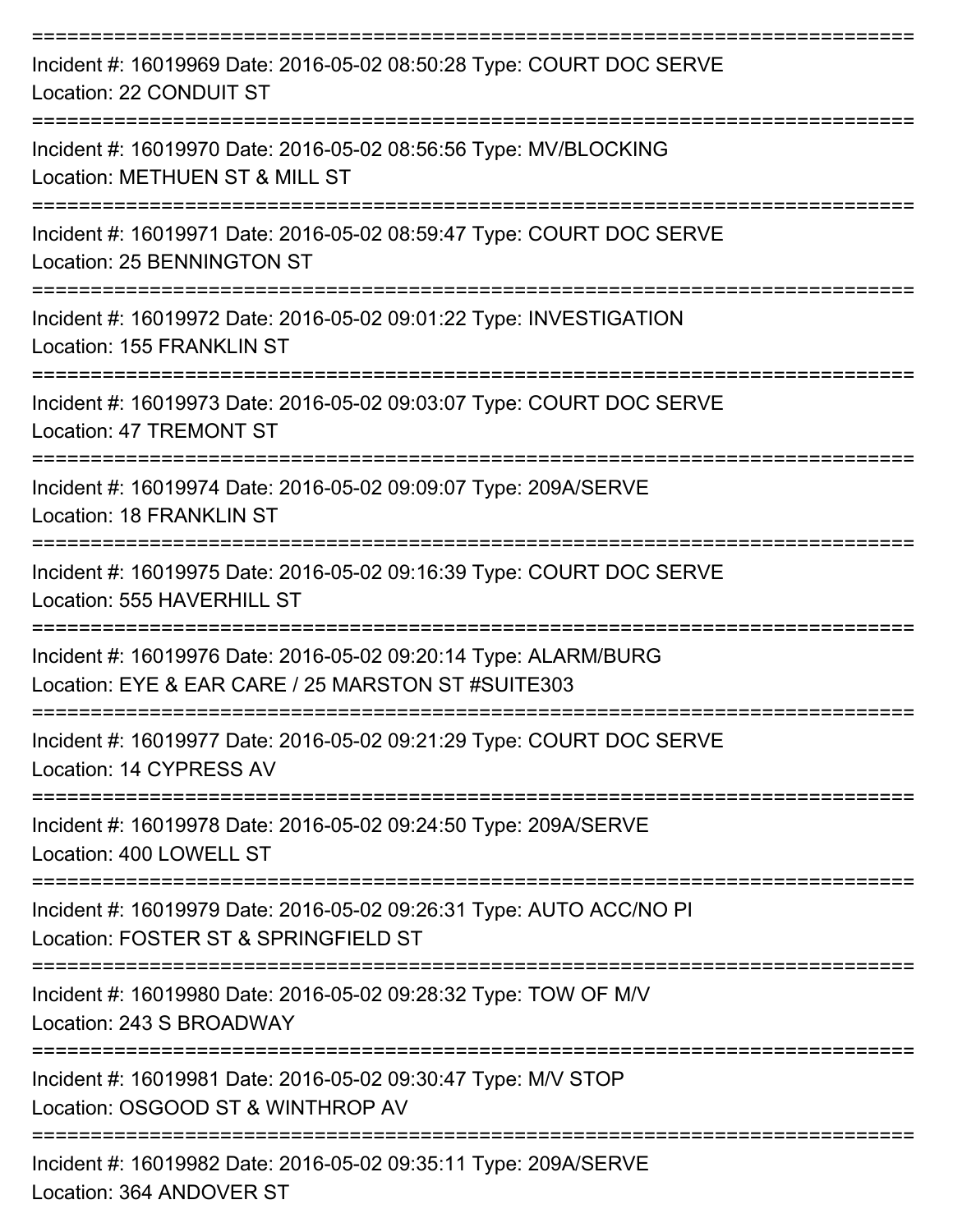| Incident #: 16019983 Date: 2016-05-02 09:44:38 Type: PARK & WALK<br>Location: BRADFORD ST & BROADWAY                                         |
|----------------------------------------------------------------------------------------------------------------------------------------------|
| :=======================<br>Incident #: 16019987 Date: 2016-05-02 09:48:28 Type: KEEP PEACE<br>Location: 700 ESSEX ST                        |
| Incident #: 16019984 Date: 2016-05-02 09:51:32 Type: MAL DAMAGE<br>Location: DCF / 280 MERRIMACK ST                                          |
| Incident #: 16019985 Date: 2016-05-02 09:53:34 Type: SHOPLIFTING<br>Location: CVS PHARMACY / 266 BROADWAY<br>------------------------------- |
| Incident #: 16019986 Date: 2016-05-02 09:54:12 Type: MEDIC SUPPORT<br>Location: NEW BEGINNINGS / 487 ESSEX ST                                |
| Incident #: 16019988 Date: 2016-05-02 09:59:15 Type: HIT & RUN M/V<br>Location: BROOK ST & UNION ST                                          |
| :========================<br>Incident #: 16019989 Date: 2016-05-02 10:02:01 Type: M/V STOP<br>Location: 170 EVERETT ST                       |
| Incident #: 16019990 Date: 2016-05-02 10:07:27 Type: NOTIFICATION<br>Location: 555 HAVERHILL ST FL 1                                         |
| Incident #: 16019991 Date: 2016-05-02 10:14:11 Type: SUS PERS/MV<br>Location: LOAN USA / 92 BROADWAY                                         |
| Incident #: 16019992 Date: 2016-05-02 10:17:42 Type: M/V STOP<br>Location: 83 EVERETT ST                                                     |
| Incident #: 16019993 Date: 2016-05-02 10:28:45 Type: CK WELL BEING<br>Location: 35 COMMON ST #112                                            |
| Incident #: 16019994 Date: 2016-05-02 10:35:47 Type: M/V STOP<br>Location: BOXFORD ST & WINTHROP AV                                          |
| Incident #: 16019995 Date: 2016-05-02 10:37:05 Type: MV/BLOCKING<br>Location: 15 OREGON AV                                                   |
| Incident #: 16019996 Date: 2016-05-02 10:41:49 Type: M/V STOP<br>Location: CAMBRIDGE ST & S UNION ST                                         |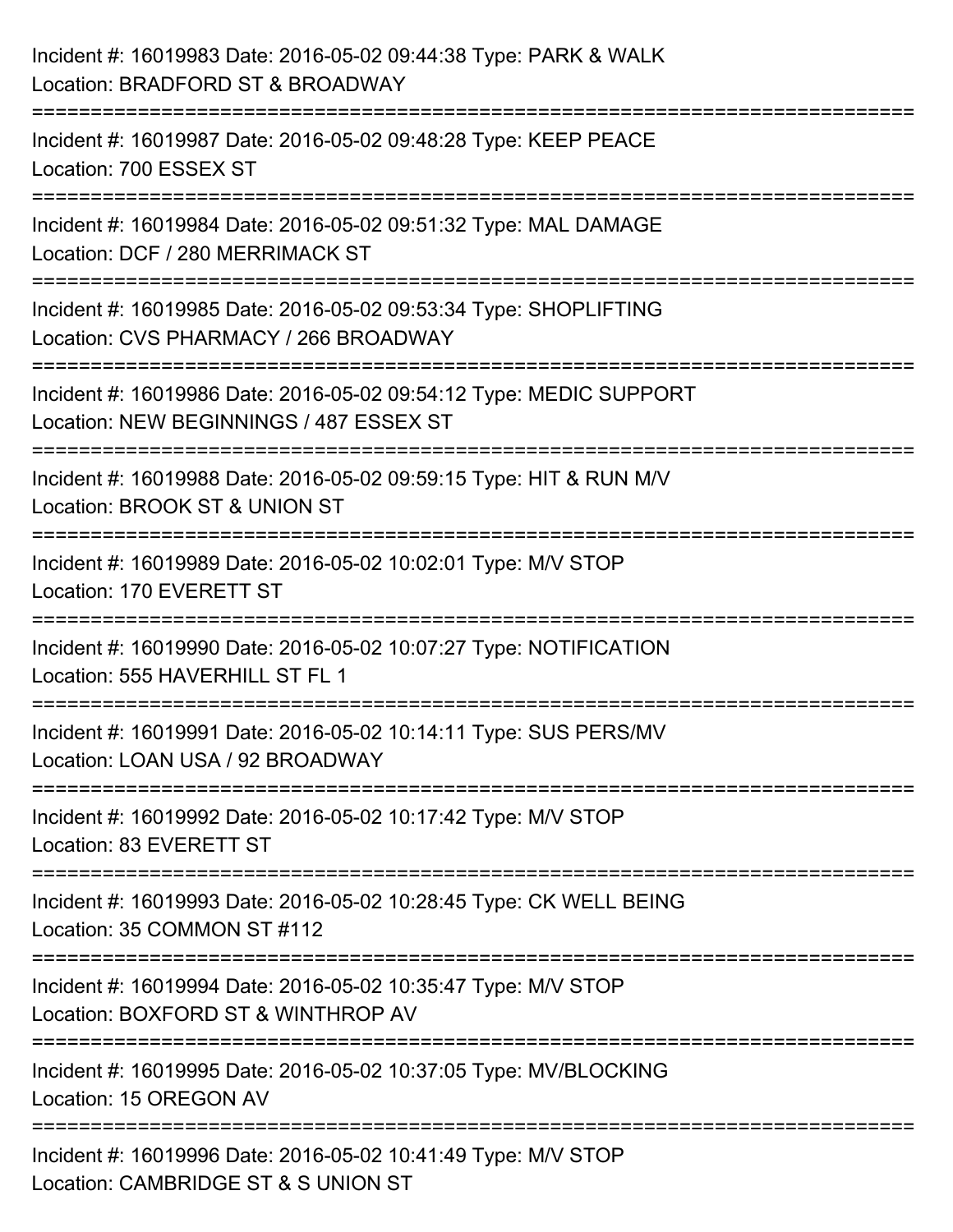| Incident #: 16019998 Date: 2016-05-02 10:50:30 Type: DK (DRUNK)<br>Location: AMESBURY ST & COMMON ST                         |
|------------------------------------------------------------------------------------------------------------------------------|
| Incident #: 16019997 Date: 2016-05-02 10:50:57 Type: M/V STOP<br>Location: FRANKLIN ST & HAVERHILL ST                        |
| Incident #: 16019999 Date: 2016-05-02 10:54:36 Type: SUS PERS/MV<br>Location: G. DEMERS FINE WATCH & CLOCK RE / 206 BROADWAY |
| Incident #: 16020000 Date: 2016-05-02 10:55:23 Type: MV/BLOCKING<br>Location: METHUEN ST & MILL ST                           |
| Incident #: 16020001 Date: 2016-05-02 11:12:17 Type: M/V STOP<br>Location: BROADWAY & LOWELL ST                              |
| Incident #: 16020003 Date: 2016-05-02 11:13:55 Type: DRUG VIO<br>Location: 169 MAPLE ST                                      |
| Incident #: 16020002 Date: 2016-05-02 11:14:26 Type: INVESTIGATION<br>Location: LAWRENCE HIGH SCHOOL / 70 N PARISH RD        |
| Incident #: 16020004 Date: 2016-05-02 11:20:11 Type: SUS PERS/MV<br>Location: BROADWAY & HAVERHILL ST                        |
| Incident #: 16020005 Date: 2016-05-02 11:28:49 Type: ASSSIT OTHER PD<br>Location: 2 APPLETON ST                              |
| Incident #: 16020006 Date: 2016-05-02 11:34:30 Type: STOL/MV/PAS<br>Location: 101 BOXFORD ST                                 |
| Incident #: 16020007 Date: 2016-05-02 11:58:33 Type: SHOPLIFTING<br>Location: 19 OXFORD                                      |
| Incident #: 16020008 Date: 2016-05-02 12:26:20 Type: CK WELL BEING<br>Location: 54 BOXFORD ST FL 1ST                         |
| Incident #: 16020009 Date: 2016-05-02 12:32:13 Type: UNWANTEDGUEST<br>Location: WHITE SWAN LAUNDRY MAT / 264 S UNION ST      |
| Incident #: 16020010 Date: 2016-05-02 12:38:16 Type: M/V STOP<br>Location: FRANKLIN ST & METHUEN ST                          |

===========================================================================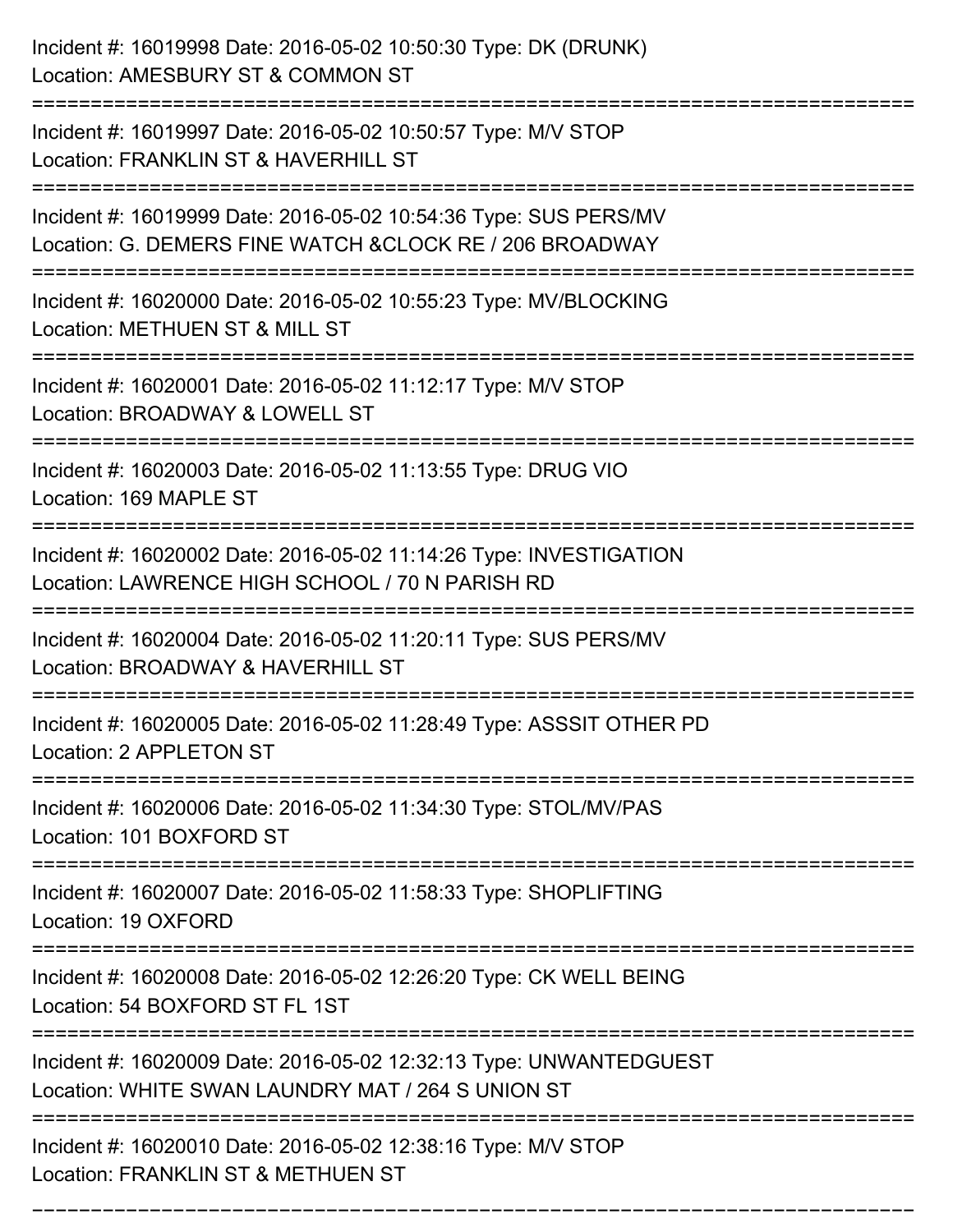| Incident #: 16020011 Date: 2016-05-02 12:54:10 Type: ANIMAL COMPL<br>Location: 14 BEACON ST                                                  |
|----------------------------------------------------------------------------------------------------------------------------------------------|
| Incident #: 16020012 Date: 2016-05-02 12:59:07 Type: M/V STOP<br>Location: MARGIN ST & MELVIN ST                                             |
| Incident #: 16020013 Date: 2016-05-02 13:03:41 Type: SUS PERS/MV<br>Location: AMESBURY ST & CANAL ST<br>==================================== |
| Incident #: 16020014 Date: 2016-05-02 13:14:41 Type: 209A/SERVE<br>Location: 18 FRANKLIN ST                                                  |
| Incident #: 16020015 Date: 2016-05-02 13:24:28 Type: COURT DOC SERVE<br>Location: 48 TYLER ST                                                |
| Incident #: 16020016 Date: 2016-05-02 13:28:54 Type: 209A/SERVE<br>Location: 386 SALEM ST                                                    |
| Incident #: 16020017 Date: 2016-05-02 13:39:46 Type: COURT DOC SERVE<br>Location: 242 MT VERNON ST<br>=======================                |
| Incident #: 16020018 Date: 2016-05-02 13:44:26 Type: SUS PERS/MV<br>Location: BRADFORD ST & BROADWAY                                         |
| Incident #: 16020019 Date: 2016-05-02 13:50:38 Type: LARCENY/PROG<br>Location: SAKURA BUFFET / 73 WINTHROP AV                                |
| Incident #: 16020020 Date: 2016-05-02 13:54:59 Type: MV/BLOCKING<br>Location: 222 ESSEX ST                                                   |
| Incident #: 16020021 Date: 2016-05-02 13:58:44 Type: AUTO ACC/UNK PI<br>Location: 132 MARGIN ST                                              |
| Incident #: 16020023 Date: 2016-05-02 14:09:54 Type: 209A/VIOLATION<br>Location: 150 PARK ST                                                 |
| Incident #: 16020022 Date: 2016-05-02 14:17:05 Type: 209A/SERVE<br>Location: 73 EXETER ST                                                    |
| Incident #: 16020024 Date: 2016-05-02 14:22:09 Type: 209A/SERVE<br>Location: 29 KENT ST                                                      |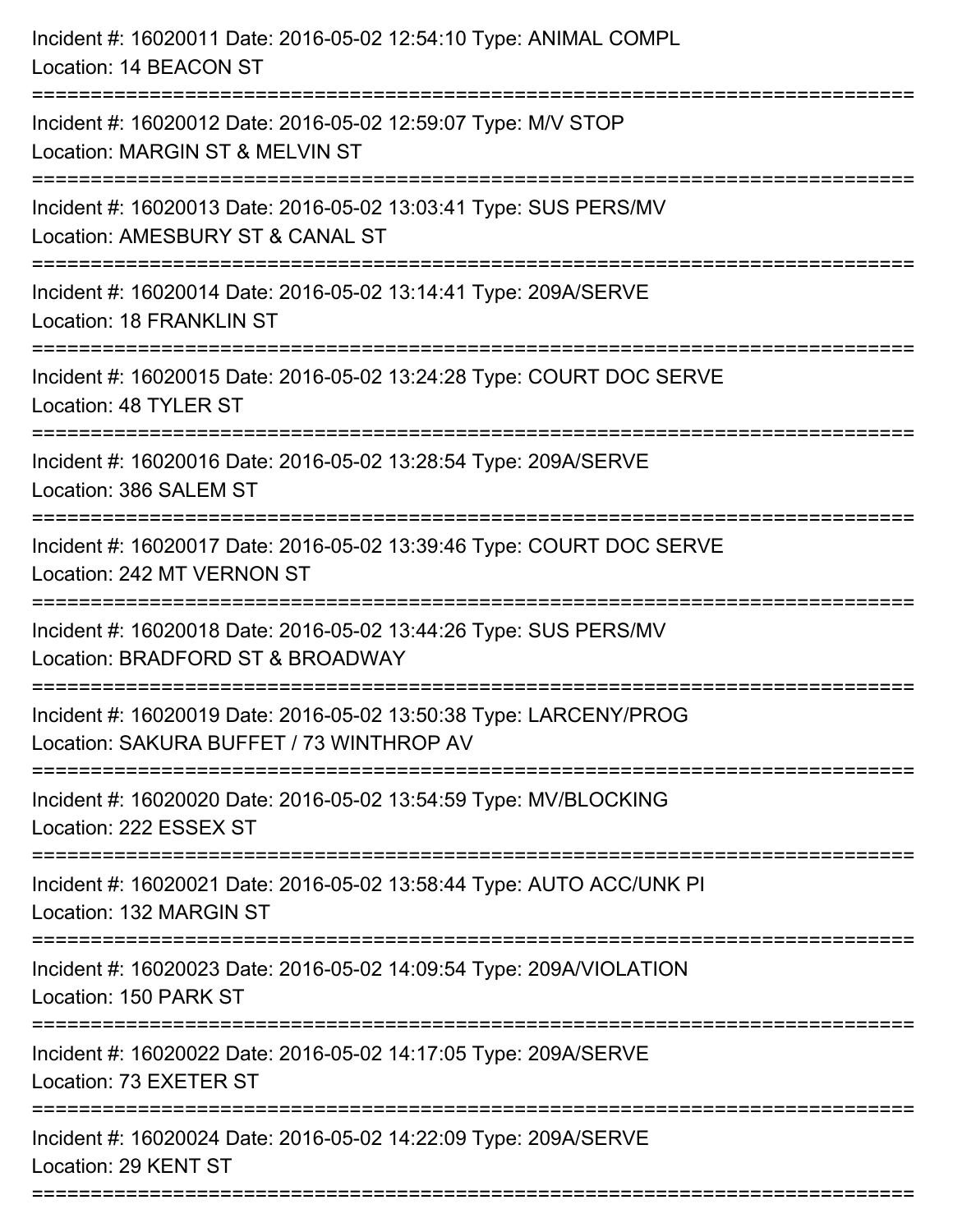Location: 56 EXETER ST =========================================================================== Incident #: 16020026 Date: 2016-05-02 14:29:47 Type: 209A/SERVE Location: 181 BAILEY ST =========================================================================== Incident #: 16020027 Date: 2016-05-02 14:40:25 Type: SUS PERS/MV Location: 20 DAISY ST =========================================================================== Incident #: 16020028 Date: 2016-05-02 14:45:57 Type: E911 HANGUP Location: 68 TENNEY ST =========================================================================== Incident #: 16020029 Date: 2016-05-02 14:53:03 Type: AUTO ACC/NO PI Location: 205 BROADWAY =========================================================================== Incident #: 16020030 Date: 2016-05-02 15:00:27 Type: MEDIC SUPPORT Location: 383 HAVERHILL ST #APT 40 FL 3RDFL =========================================================================== Incident #: 16020031 Date: 2016-05-02 15:01:19 Type: 209A/SERVE Location: 76 AVON ST =========================================================================== Incident #: 16020032 Date: 2016-05-02 15:16:47 Type: AUTO ACC/NO PI Location: 6 BROADWAY =========================================================================== Incident #: 16020033 Date: 2016-05-02 15:19:07 Type: MEDIC SUPPORT Location: SAL'S RESTURANT / 354 MERRIMACK ST =========================================================================== Incident #: 16020034 Date: 2016-05-02 15:37:34 Type: SUS PERS/MV Location: 206 BROADWAY =========================================================================== Incident #: 16020035 Date: 2016-05-02 15:50:28 Type: AMBULANCE ASSSI Location: 231 WATER ST #12 =========================================================================== Incident #: 16020036 Date: 2016-05-02 16:03:46 Type: AUTO ACC/PED Location: ST PATRICK'S PARISH / 118 S BROADWAY =========================================================================== Incident #: 16020037 Date: 2016-05-02 16:09:48 Type: 209A/SERVE Location: 45 TRENTON ST =========================================================================== Incident #: 16020038 Date: 2016-05-02 16:13:32 Type: LARCENY/PAST Location: 44 SMITH ST #3

Incident #: 16020039 Date: 2016 05 02 16:18:15 Type: SUICIDE ATTEMPT

===========================================================================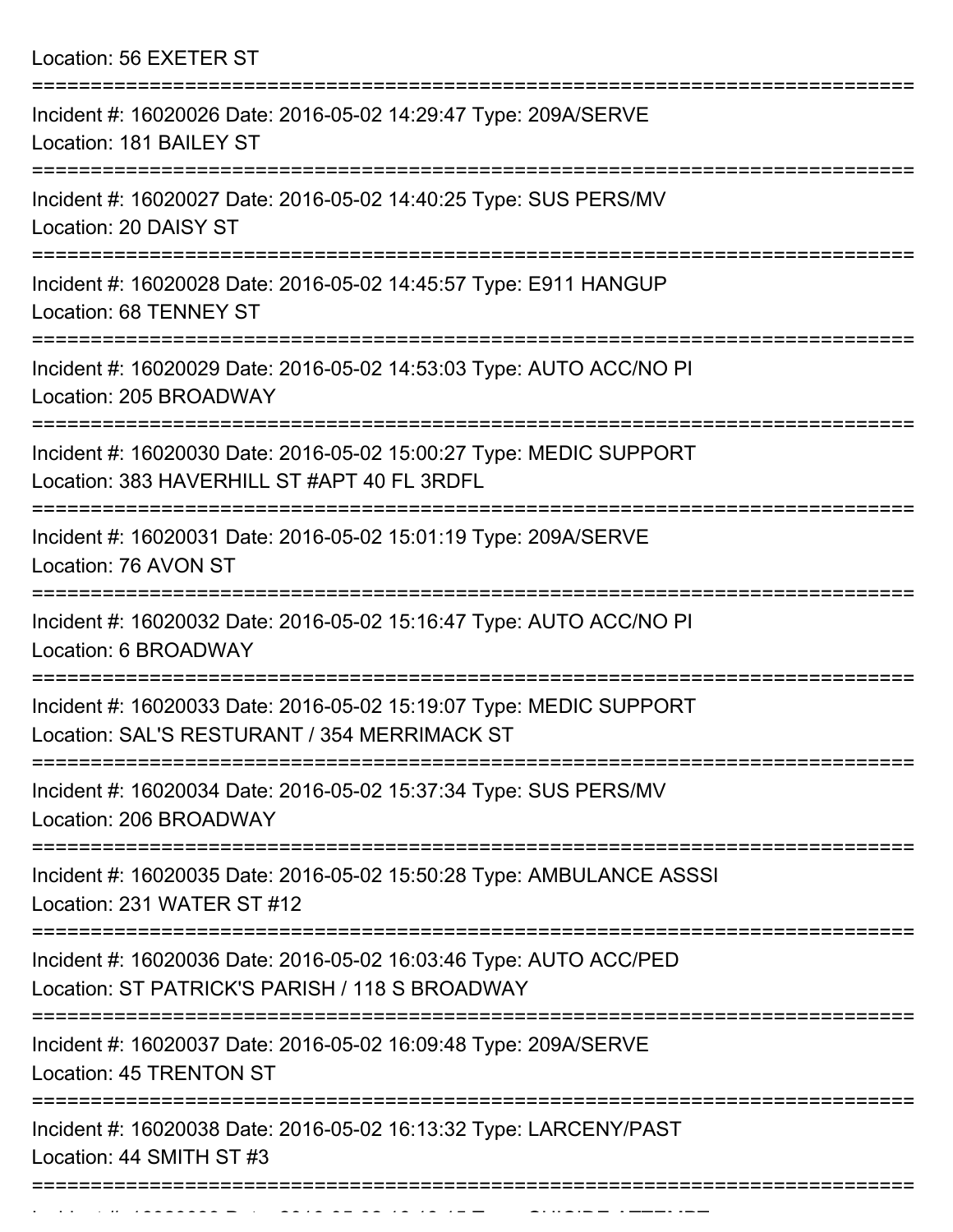Location: 66 E HAVERHILL ST #APT 3

| Incident #: 16020040 Date: 2016-05-02 16:39:42 Type: 209A/SERVE<br>Location: 115 CAMBRIDGE ST                                                       |
|-----------------------------------------------------------------------------------------------------------------------------------------------------|
|                                                                                                                                                     |
| Incident #: 16020041 Date: 2016-05-02 16:44:14 Type: M/V STOP<br>Location: CUSTER ST & JACKSON ST                                                   |
| Incident #: 16020042 Date: 2016-05-02 16:45:27 Type: DISTURBANCE<br>Location: 112 MARSTON ST #APT407                                                |
| Incident #: 16020043 Date: 2016-05-02 16:49:12 Type: 209A/SERVE<br>Location: 204 S UNION ST                                                         |
| Incident #: 16020044 Date: 2016-05-02 17:05:04 Type: HIT & RUN M/V<br>Location: MERRIMACK ST & S BROADWAY                                           |
| Incident #: 16020045 Date: 2016-05-02 17:07:43 Type: MAL DAMAGE<br>Location: 439 S UNION ST                                                         |
| Incident #: 16020046 Date: 2016-05-02 17:09:36 Type: DOMESTIC/PROG<br>Location: 73 WINTHROP AV                                                      |
| Incident #: 16020047 Date: 2016-05-02 17:28:24 Type: SUS PERS/MV<br>Location: 12 BROOKFIELD ST                                                      |
| Incident #: 16020048 Date: 2016-05-02 17:29:26 Type: DRUG OVERDOSE<br>Location: 19 HUDSON AV FL 2                                                   |
| Incident #: 16020049 Date: 2016-05-02 17:37:00 Type: WARRANT SERVE<br>Location: 29 WOODLAND ST                                                      |
| Incident #: 16020050 Date: 2016-05-02 17:44:47 Type: INVEST CONT<br>Location: 490 HAMPSHIRE ST                                                      |
| ===================================<br>Incident #: 16020051 Date: 2016-05-02 17:45:14 Type: AUTO ACC/NO PI<br>Location: CVS PHARMACY / 266 BROADWAY |
| Incident #: 16020052 Date: 2016-05-02 17:50:07 Type: SUS PERS/MV<br>Location: DREAM TEAM BARBER SHOP / 208 BROADWAY                                 |
|                                                                                                                                                     |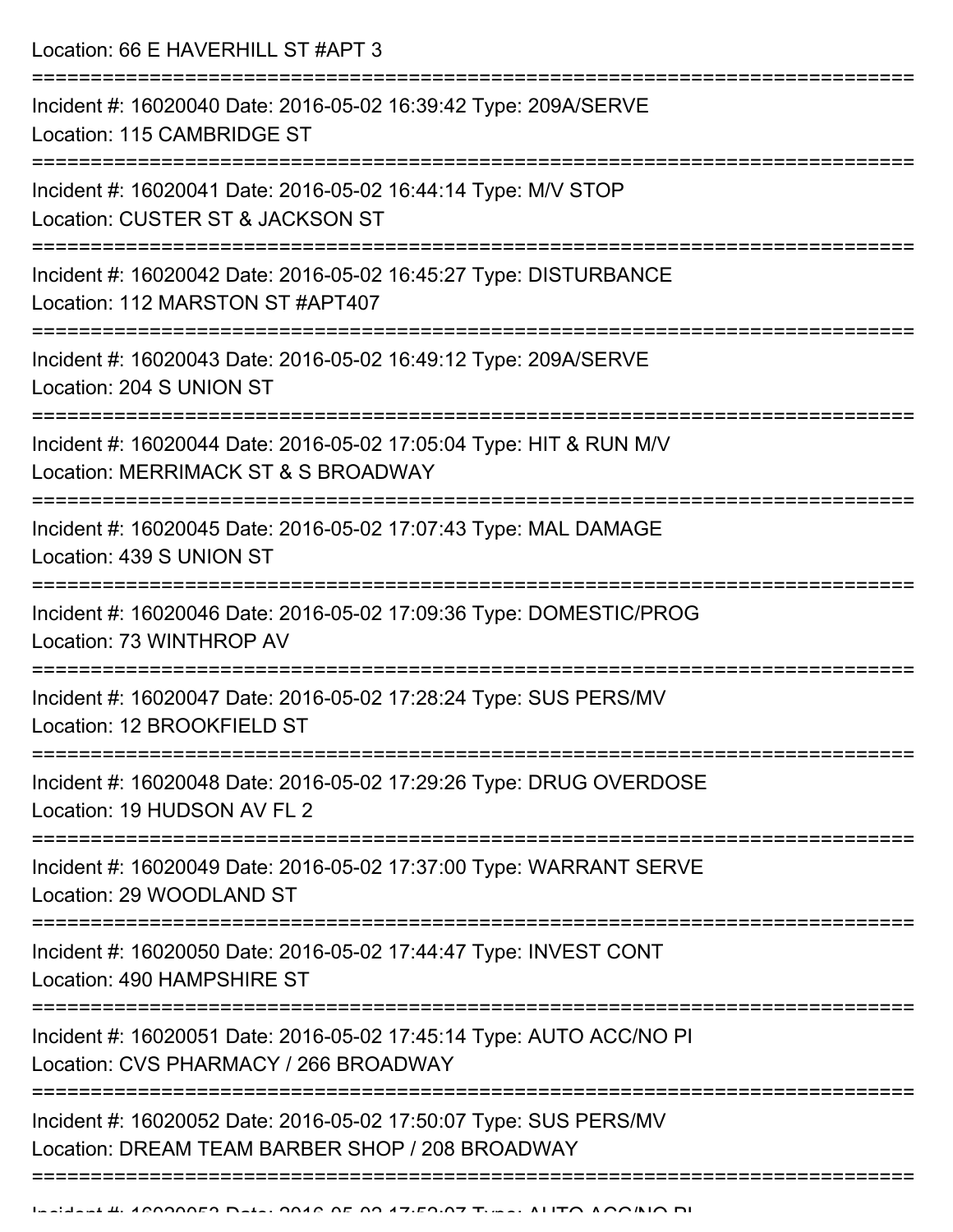| Location: MARKET ST & PARKER ST<br>--------------------------------                                                                         |
|---------------------------------------------------------------------------------------------------------------------------------------------|
| Incident #: 16020054 Date: 2016-05-02 17:56:17 Type: ROBBERY PAST<br>Location: HEMLOCK ST & LAWRENCE ST                                     |
| Incident #: 16020056 Date: 2016-05-02 18:13:55 Type: DRUG OVERDOSE<br>Location: 238 HAVERHILL ST                                            |
| Incident #: 16020055 Date: 2016-05-02 18:14:18 Type: DRUG OVERDOSE<br>Location: SEVEN ELEVEN / 370 BROADWAY<br>:=========================== |
| Incident #: 16020057 Date: 2016-05-02 18:16:16 Type: M/V STOP<br>Location: ESSEX ST & WINTER ST                                             |
| Incident #: 16020058 Date: 2016-05-02 18:19:05 Type: M/V STOP<br>Location: SEVEN ELEVEN / 350 BROADWAY                                      |
| Incident #: 16020060 Date: 2016-05-02 18:31:55 Type: SUS PERS/MV<br>Location: 20 CEDAR ST                                                   |
| Incident #: 16020059 Date: 2016-05-02 18:32:02 Type: B&E/MV/PAST<br>Location: 54 UNION ST                                                   |
| Incident #: 16020061 Date: 2016-05-02 18:41:53 Type: TOW/REC/STOL<br>Location: 160 BERNARD AV                                               |
| Incident #: 16020062 Date: 2016-05-02 18:41:53 Type: RECOV/STOL/MV<br>Location: 160 BERNARD AV                                              |
| Incident #: 16020063 Date: 2016-05-02 18:44:03 Type: NOTIFICATION<br>Location: 47 WHITE ST                                                  |
| Incident #: 16020064 Date: 2016-05-02 19:00:15 Type: ALARMS<br>Location: 134 WEST ST                                                        |
| Incident #: 16020065 Date: 2016-05-02 19:06:01 Type: LOST PROPERTY<br>Location: 14 BEACON ST #29                                            |
| Incident #: 16020067 Date: 2016-05-02 19:09:19 Type: M/V STOP<br>Location: ALDEN CT & WEST ST                                               |
| Incident #: 16020066 Date: 2016-05-02 19:09:40 Type: M/V STOP                                                                               |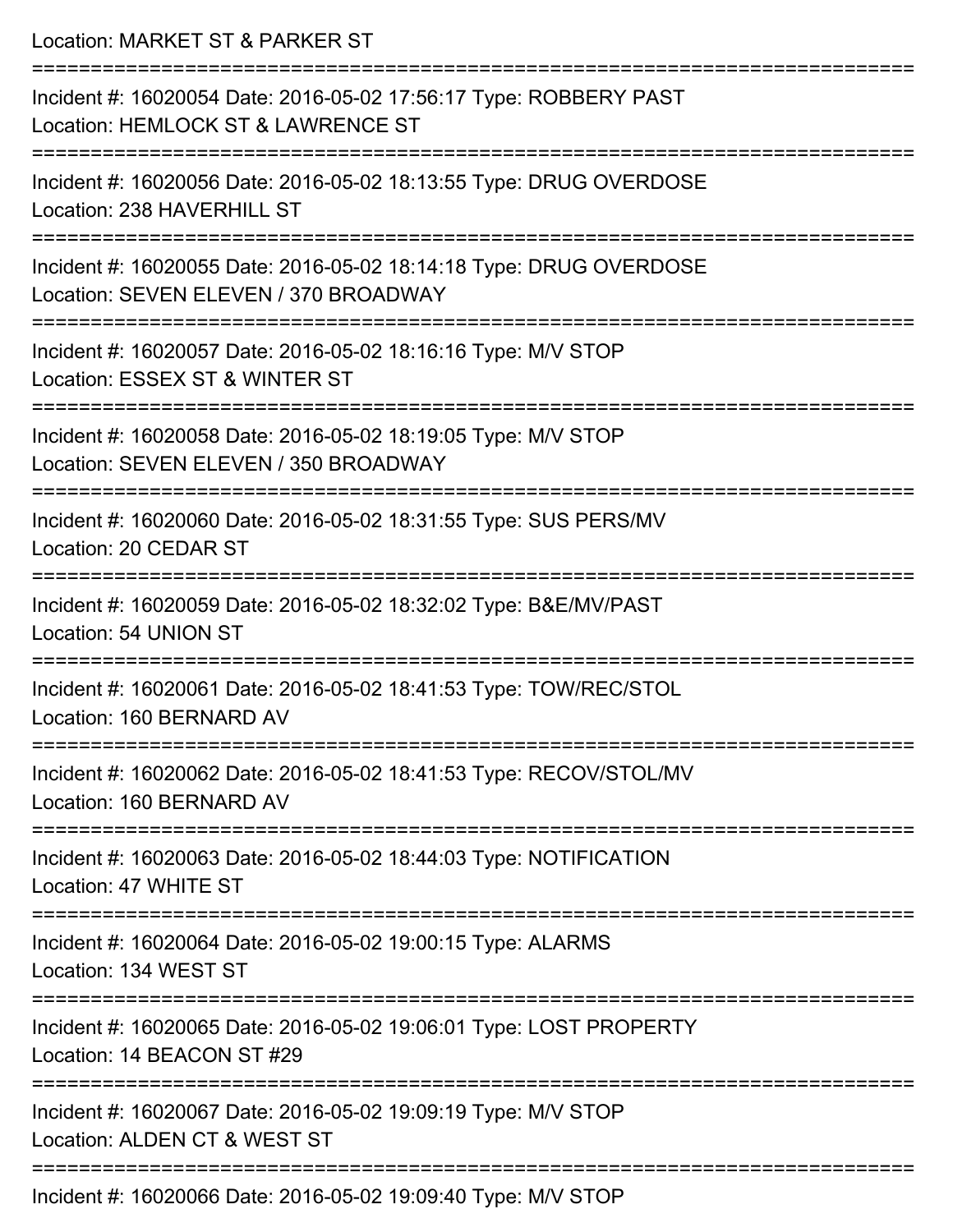| Incident #: 16020068 Date: 2016-05-02 19:11:59 Type: M/V STOP<br>Location: HAVERHILL ST & RAILROAD ST  |
|--------------------------------------------------------------------------------------------------------|
| Incident #: 16020069 Date: 2016-05-02 19:15:22 Type: M/V STOP<br>Location: 296 BROADWAY                |
| Incident #: 16020070 Date: 2016-05-02 19:37:30 Type: M/V STOP<br>Location: HAVERHILL ST & WEST ST      |
| Incident #: 16020072 Date: 2016-05-02 19:39:29 Type: B&E/MV/PAST<br>Location: AUBURN ST & CROSS ST     |
| Incident #: 16020071 Date: 2016-05-02 19:39:55 Type: GUN CALL<br>Location: PARK ST & TRENTON ST        |
| Incident #: 16020073 Date: 2016-05-02 20:03:59 Type: UNWANTEDGUEST<br>Location: TEDESCHI / 3 BEACON ST |
| Incident #: 16020074 Date: 2016-05-02 20:46:12 Type: M/V STOP<br>Location: KENNETH ST & S BROADWAY     |
| Incident #: 16020075 Date: 2016-05-02 20:54:16 Type: M/V STOP<br>Location: HAMPSHIRE ST & HAVERHILL ST |
| Incident #: 16020076 Date: 2016-05-02 21:05:47 Type: M/V STOP<br>Location: ESSEX ST & HAMPSHIRE ST     |
| Incident #: 16020077 Date: 2016-05-02 21:27:59 Type: M/V STOP<br>Location: FITZ ST & LAWRENCE ST       |
| Incident #: 16020078 Date: 2016-05-02 21:29:49 Type: KEEP PEACE<br>Location: 56 SHATTUCK ST            |
| Incident #: 16020079 Date: 2016-05-02 21:35:19 Type: CK WELL BEING<br>Location: 351 HAMPSHIRE ST FL 1  |
| Incident #: 16020080 Date: 2016-05-02 21:49:00 Type: M/V STOP<br>Location: CHESTNUT ST & SHORT ST      |
| Incident #: 16020081 Date: 2016-05-02 22:22:54 Type: ALARMS                                            |